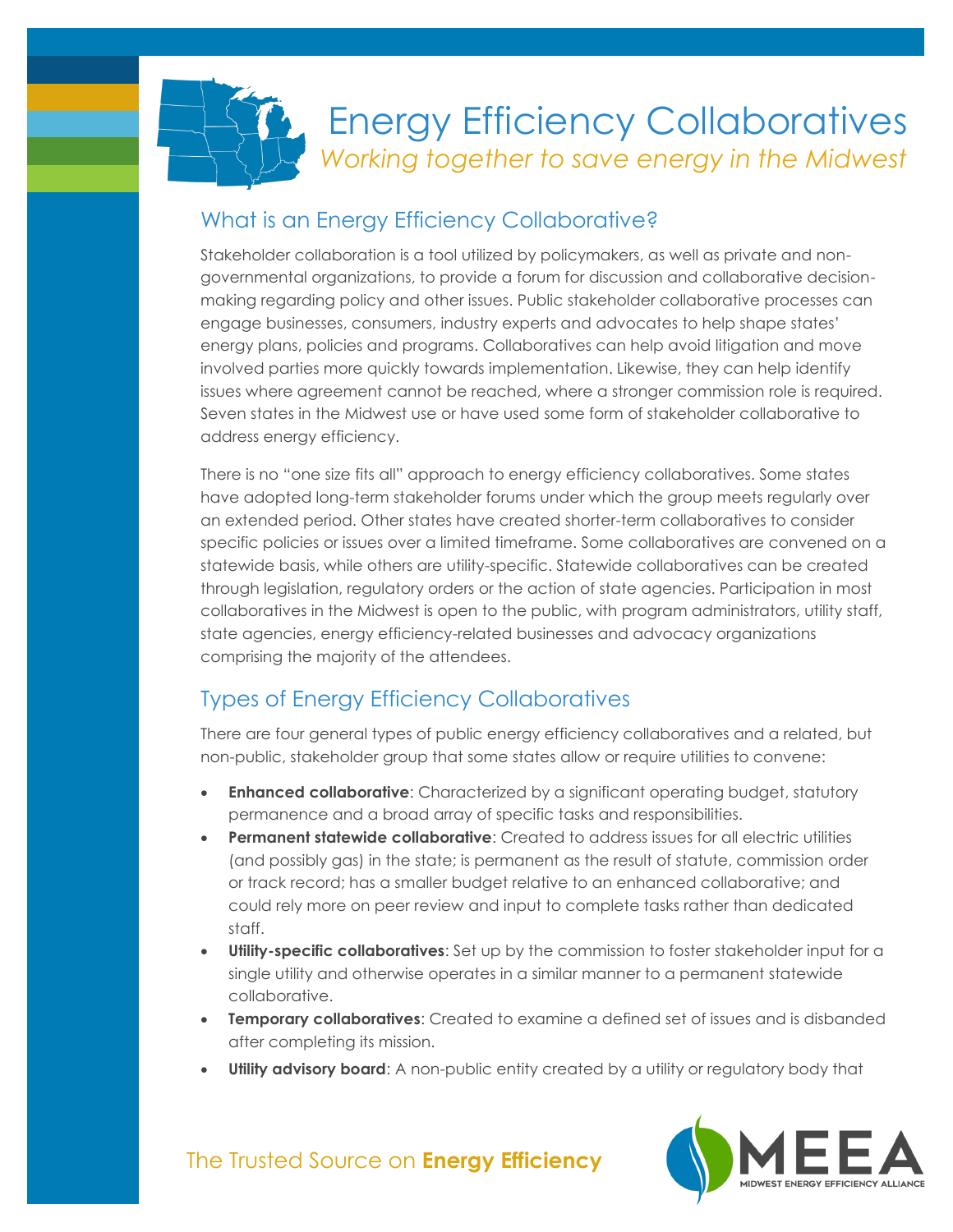operates under the direction of the utility. While they provide input to the utility on energy efficiency, because they are not open to the public, they are not a true stakeholder collaborative. (SEEAction 2015)

Of the types of groups identified above, Midwest states have adopted the following:

- **Permanent statewide collaborative:** Illinois, Iowa, Michigan, Missouri
- **Utility-specific collaboratives:** Missouri
- **Temporary collaboratives: Minnesota, Kentucky**
- **Utility advisory boards:** Ohio

There are a number of reasons to favor the permanent statewide collaborative model (or the enhanced collaborative, though none exist in the Midwest). By bringing all the stakeholders to the same table, participants can spend their time and resources more efficiently than having the same discussions in multiple separate meetings, an especially important consideration for government agencies and advocacy organizations. The statewide model can also facilitate consistency and standardization in plans and reports, support collaborative efforts between program administrators such as dual-fuel programs, and provide a forum for program administrators to share common challenges and best practices.

Regardless of the structure or objective of the stakeholder group, several elements can help ensure a strong collaborative process. The list below shows these elements and provides examples of the four permanent statewide collaboratives in the Midwest.

- **Broad group of knowledgeable stakeholders representing a variety of interests** *Example: Illinois, Iowa, Michigan, Missouri*
- **Open to the public – any interested individual can attend** *Example: Illinois, Iowa, Michigan, Missouri*
- **Clearly defined objectives** *Example: Illinois, Iowa, Michigan, Missouri* **Independent facilitator**
- *Example: Illinois (contracted facilitator), Iowa (non-regulator government agency)*
- **Regularly scheduled meetings with agenda** *Example: Illinois, Iowa, Missouri, Michigan*
- **Open communication and sharing of information** *Example: Illinois, Missouri (web), Michigan, Iowa (email list)*

Detailed information on the four permanent statewide collaboratives in the Midwest is in the Appendices.

#### **References:**

SEEAction [State and Local Energy Efficiency Action Network]. 2015. *Energy Efficiency Collab*oratives. Accessed at [https://www4.eere.energy.gov/seeaction/publication/energy-efficiency](https://www4.eere.energy.gov/seeaction/publication/energy-efficiency-collaboratives)[collaboratives](https://www4.eere.energy.gov/seeaction/publication/energy-efficiency-collaboratives)

**Contact:** Gregory Ehrendreich, Research Analyst<br>sebregskich@rauglianese.crg | 213.784.7272 gehrendreich@mwalliance.org | 312.784.7273 20 N. Wacker Dr. Ste 1301, Chicago IL 60606 **|** *www.mwalliance.org*

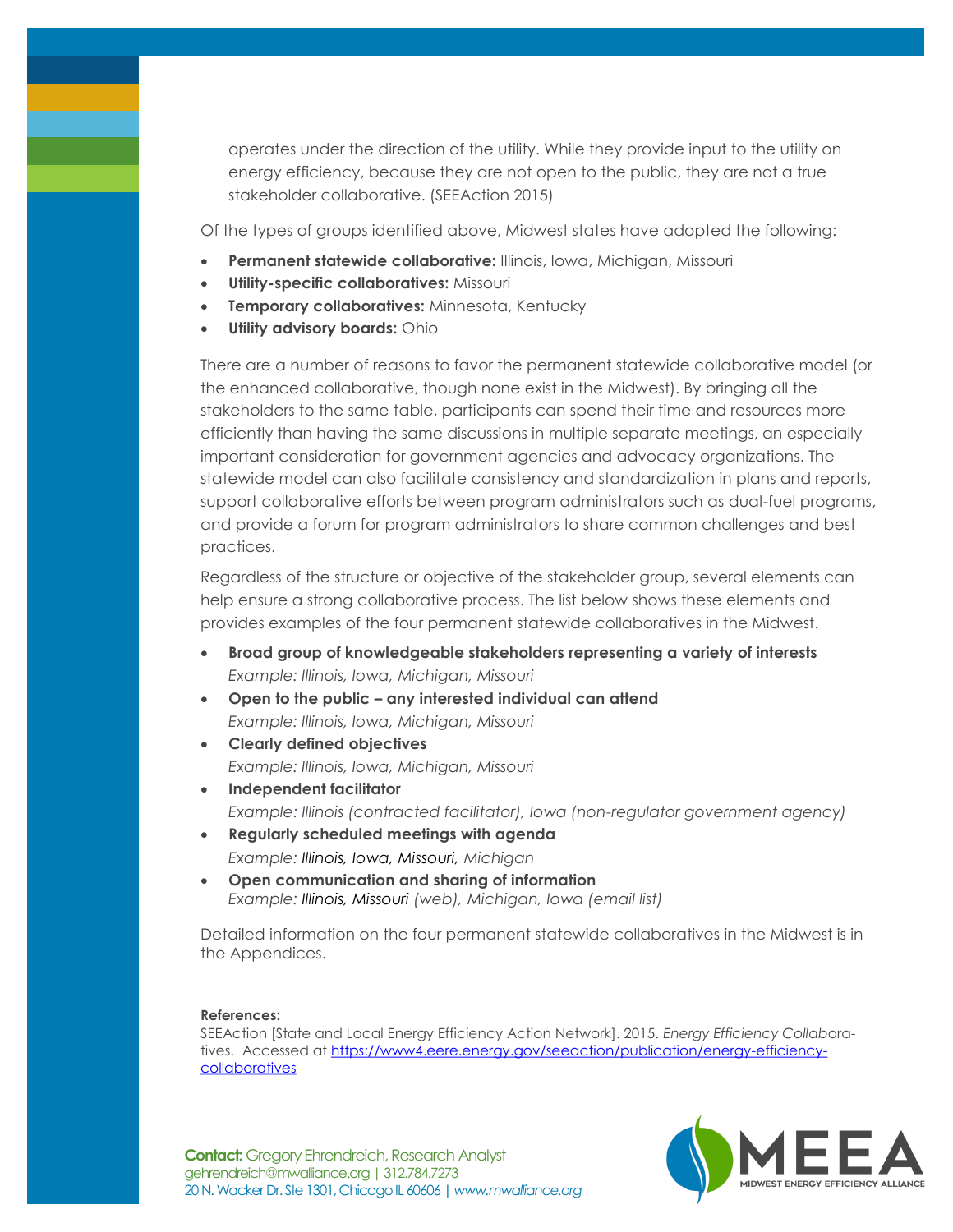*Illinois*

| <b>Name of Collaborative</b>     | Illinois Energy Efficiency Stakeholder Advisory Group (IL SAG)                                                                                                                                                                                                                                                                                                                                                                                                                                                                                                                                                                                                                                                                                                                                        |
|----------------------------------|-------------------------------------------------------------------------------------------------------------------------------------------------------------------------------------------------------------------------------------------------------------------------------------------------------------------------------------------------------------------------------------------------------------------------------------------------------------------------------------------------------------------------------------------------------------------------------------------------------------------------------------------------------------------------------------------------------------------------------------------------------------------------------------------------------|
| <b>Authorized By</b>             | Illinois Commerce Commission (ICC) orders in Dockets 07-0540 and 07-0539.<br>Scope was broadened by subsequent orders in 10-0562, 10-0564, 10-0568, 10-<br>0569, 10-0570, 13-0077, 13-0498, 13-0495, 13-0499, 13-0549 and 13-0550                                                                                                                                                                                                                                                                                                                                                                                                                                                                                                                                                                     |
| <b>Year Convened</b>             | 2008                                                                                                                                                                                                                                                                                                                                                                                                                                                                                                                                                                                                                                                                                                                                                                                                  |
| Convener                         | <b>Future Energy Enterprises</b>                                                                                                                                                                                                                                                                                                                                                                                                                                                                                                                                                                                                                                                                                                                                                                      |
| Participants                     | Meetings are open to all interested participants, except where topics relate<br>to confidential or proprietary information. A full list of SAG participants is<br>available on the SAG website. Active participants include:<br>Program administrators<br>$\bullet$<br>Utility staff<br>$\bullet$<br>State agencies<br>$\bullet$<br>State regulator staff<br>$\bullet$<br>Energy efficiency-related businesses<br>$\bullet$<br>Advocacy organizations<br>$\bullet$                                                                                                                                                                                                                                                                                                                                    |
| <b>Scope of Work</b>             | Review final program designs<br>$\bullet$<br>Establish agreed-upon performance metrics for measuring portfolio and<br>$\bullet$<br>program performance<br>Review EE Plan progress against metrics and against statutory goals on a<br>$\bullet$<br>quarterly basis, including budget spend and savings achievement<br>Review program additions or discontinuations<br>$\bullet$<br>Review draft program evaluation reports<br>$\bullet$<br>Review new proposed programs for the next program cycle<br>$\bullet$<br>Review program budget shifts between programs where the change is<br>$\bullet$<br>more than 20%<br>Discuss annual updates to the Illinois TRM & Illinois EE Policy Manual for<br>$\bullet$<br>approval by the ICC<br>Discuss unresolved issues as directed by the ICC<br>$\bullet$ |
| Collaborative<br><b>Schedule</b> | Monthly in-person meetings held in Chicago. Calls, subcommittee meetings<br>and workshops as scheduled. The calendar can be found at<br>http://www.ilsag.info/meeting-schedule---calendar.html                                                                                                                                                                                                                                                                                                                                                                                                                                                                                                                                                                                                        |
| <b>Products Developed</b>        | <b>Illinois TRM</b><br>$\bullet$<br><b>Illinois EE Policy Manual</b><br>$\bullet$                                                                                                                                                                                                                                                                                                                                                                                                                                                                                                                                                                                                                                                                                                                     |
| Website                          | http://www.ilsag.info/                                                                                                                                                                                                                                                                                                                                                                                                                                                                                                                                                                                                                                                                                                                                                                                |
| Contact                          | Celia Johnson, Future Energy Enterprises celia.johnson@futee.biz                                                                                                                                                                                                                                                                                                                                                                                                                                                                                                                                                                                                                                                                                                                                      |

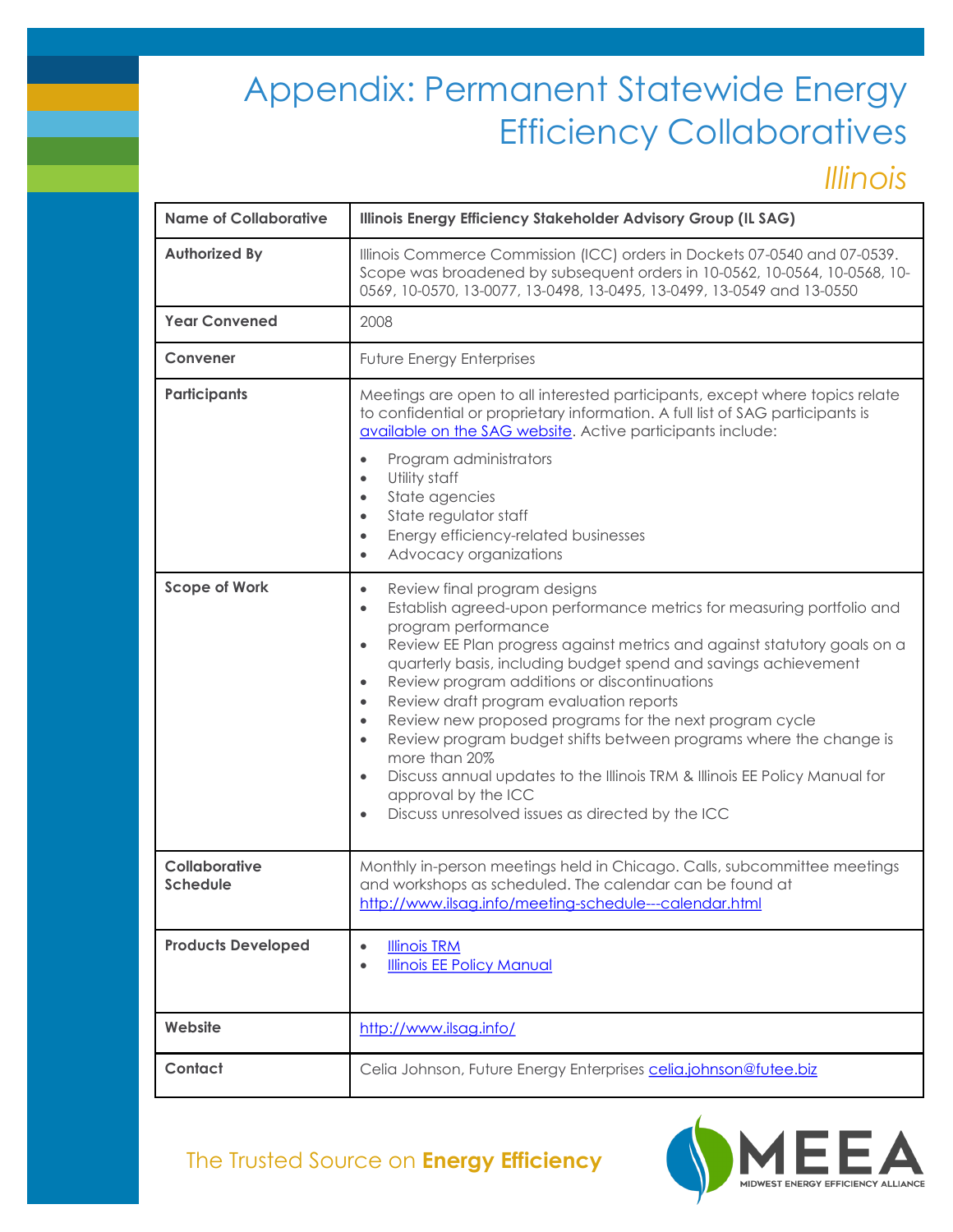*Iowa*

| <b>Name of Collaborative</b>     | <b>Iowa Energy Efficiency Collaboration</b>                                                                                                                                                                                                                                                                                                                                                                                                                                                                                                                                                                                                                |
|----------------------------------|------------------------------------------------------------------------------------------------------------------------------------------------------------------------------------------------------------------------------------------------------------------------------------------------------------------------------------------------------------------------------------------------------------------------------------------------------------------------------------------------------------------------------------------------------------------------------------------------------------------------------------------------------------|
| <b>Authorized By</b>             | Settlement Agreement and Iowa Utilities Board's (IUB) Order Approving<br>Settlement Agreements regarding investor-owned energy efficiency plans in<br>2009 and 2013. Relevant orders are:<br>Interstate Power and Light: Docket EEP-2008-0001, Final Order (6/24/09);<br>EEP-2012-0001, Final Order (12/2/13).<br>MidAmerican: Docket EEP-2008-0002, Order Approving Settlement and<br>$\bullet$<br>Energy Efficiency Plan (3/9/09); EEP-2012-0002, Final Order (12/16/13).<br>Black Hills: Docket EEP-2008-0003, Order Approving Settlement and<br>$\bullet$<br>Energy Efficiency Plan (3/3/09); EEP-2013-0001, Order Approving<br>Settlement (12/17/13). |
| <b>Year Convened</b>             | 2009; renewed 2013                                                                                                                                                                                                                                                                                                                                                                                                                                                                                                                                                                                                                                         |
| Convener                         | Office of Consumer Advocate (OCA)                                                                                                                                                                                                                                                                                                                                                                                                                                                                                                                                                                                                                          |
| <b>Participants</b>              | Open to all interested persons statewide. Active participants include:<br>Investor-owned, municipal and cooperative utility staff<br>State agencies<br>$\bullet$<br>Environmental groups<br>$\bullet$<br>Energy efficiency contractors and trade allies<br>$\bullet$<br>Propane association<br>$\bullet$<br>IUB staff in an observatory role<br>$\bullet$                                                                                                                                                                                                                                                                                                  |
| <b>Scope of Work</b>             | Review and discussion of plan performance and new program offerings<br>$\bullet$<br>Collaborate on topics of interest, including:<br>$\bullet$<br>Contractor/auditor training and QA<br>$\bullet$<br>Consumer education<br>$\bullet$<br>Residential and agricultural energy audits<br>$\bullet$<br>Grants and funding opportunities<br>$\bullet$<br>Energy code compliance<br>$\bullet$<br>Multifamily and low-income energy efficiency<br>$\bullet$<br>Benchmarking<br>Partnership for Industrial Energy Efficiency<br>Federal lighting standards<br>$\bullet$                                                                                            |
| Collaborative<br><b>Schedule</b> | May: Annual Report filing & Q&A June: Annual Report Reviews; November:<br>Operational Reports. Investor-owned utilities convene the fall operations<br>meetings to provide stakeholders with updates on annual energy efficiency<br>plan progress and allow an opportunity for input regarding anticipated<br>program changes. Subcommittees meet as needed to complete projects.                                                                                                                                                                                                                                                                          |
| <b>Products Developed</b>        | Technical Reference Manual (9/30/16)<br>$\bullet$<br>Net-to-Gross Report (11/25/15)<br>$\bullet$<br>See Docket EEP-2012-0001, EEP-2012-0002 or EEP-2013-0001<br>$\bullet$                                                                                                                                                                                                                                                                                                                                                                                                                                                                                  |
| Website                          | The lowa collaborative does not have a web site.                                                                                                                                                                                                                                                                                                                                                                                                                                                                                                                                                                                                           |
| Contact                          | Sheila Parker, Office of Consumer Advocate sheila.parker@oca.iowa.gov                                                                                                                                                                                                                                                                                                                                                                                                                                                                                                                                                                                      |

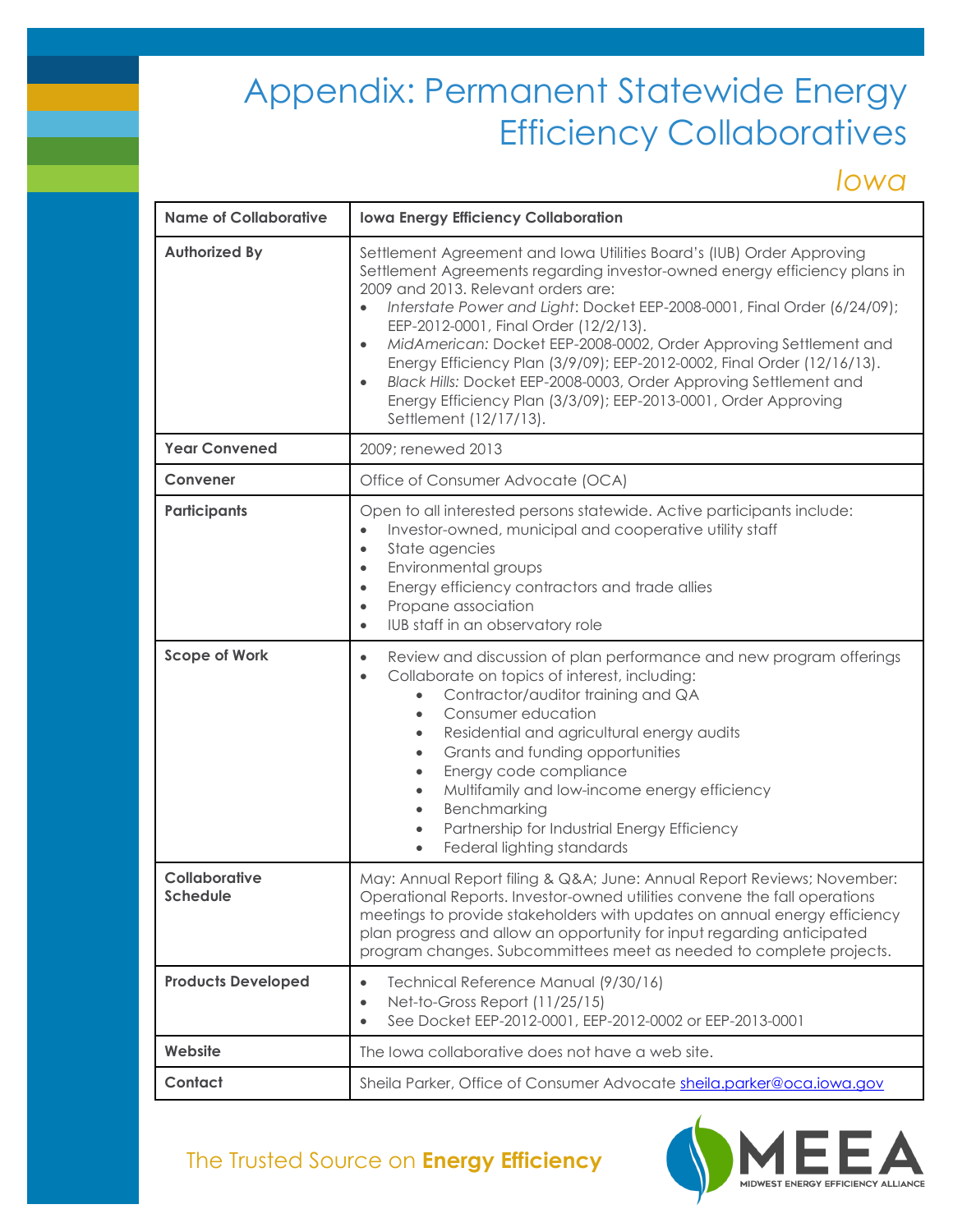## *Michigan*

| <b>Name of Collaborative</b>            | <b>Michigan Energy Waste Reduction Collaborative</b>                                                                                                                                                                                                                                                                                                                                                                                                                                                                                                                                                                                   |
|-----------------------------------------|----------------------------------------------------------------------------------------------------------------------------------------------------------------------------------------------------------------------------------------------------------------------------------------------------------------------------------------------------------------------------------------------------------------------------------------------------------------------------------------------------------------------------------------------------------------------------------------------------------------------------------------|
| <b>Authorized By</b>                    | Michigan Public Service Commission (MPSC) Order in Dockets U-15805 and U-<br>15806                                                                                                                                                                                                                                                                                                                                                                                                                                                                                                                                                     |
| <b>Year Convened</b>                    | 2009                                                                                                                                                                                                                                                                                                                                                                                                                                                                                                                                                                                                                                   |
| Convener                                | MPSC Energy Waste Reduction (EWR) staff                                                                                                                                                                                                                                                                                                                                                                                                                                                                                                                                                                                                |
| <b>Participants</b>                     | Meetings (in person or by conference call) are open to the public and all<br>interested participants. Active participants include:<br>Program administrators<br>$\bullet$<br>State agencies<br>$\bullet$<br>Energy efficiency-related businesses and contractors<br>$\bullet$<br>Utility staff<br>$\bullet$<br>Advocacy organizations<br>$\bullet$                                                                                                                                                                                                                                                                                     |
| <b>Scope of Work</b>                    | Make recommendations for improving Energy Waste Reduction (EWR)<br>$\bullet$<br>plans<br>Provide program evaluation support<br>$\bullet$<br>Develop any needed redesign and improvements to energy efficiency<br>$\bullet$<br>programs<br>Update and refine Michigan Energy Measures Database (MEMD) based<br>$\bullet$<br>on actual program experience<br>Provide a forum to connect Michigan manufacturers, suppliers and<br>$\bullet$<br>vendors with utility EWR programs<br>Convene EWR Collaborative workgroups:<br>$\bullet$<br>Evaluation/Program Implementation Workgroup<br>$\bullet$<br>Technical subcommittee<br>$\bullet$ |
| <b>Collaborative</b><br><b>Schedule</b> | Meetings are held on third Tuesday of every month (with call-in option pro-<br>vided)                                                                                                                                                                                                                                                                                                                                                                                                                                                                                                                                                  |
| <b>Products Developed</b>               | <b>Michigan Energy Measures Database</b>                                                                                                                                                                                                                                                                                                                                                                                                                                                                                                                                                                                               |
| Website                                 | http://www.michigan.gov/mpsc/0,4639,7-159-52495_53750---,00.html                                                                                                                                                                                                                                                                                                                                                                                                                                                                                                                                                                       |
| Contact                                 | Dave Walker, Michigan Public Service Commission walkerd12@michigan.gov                                                                                                                                                                                                                                                                                                                                                                                                                                                                                                                                                                 |